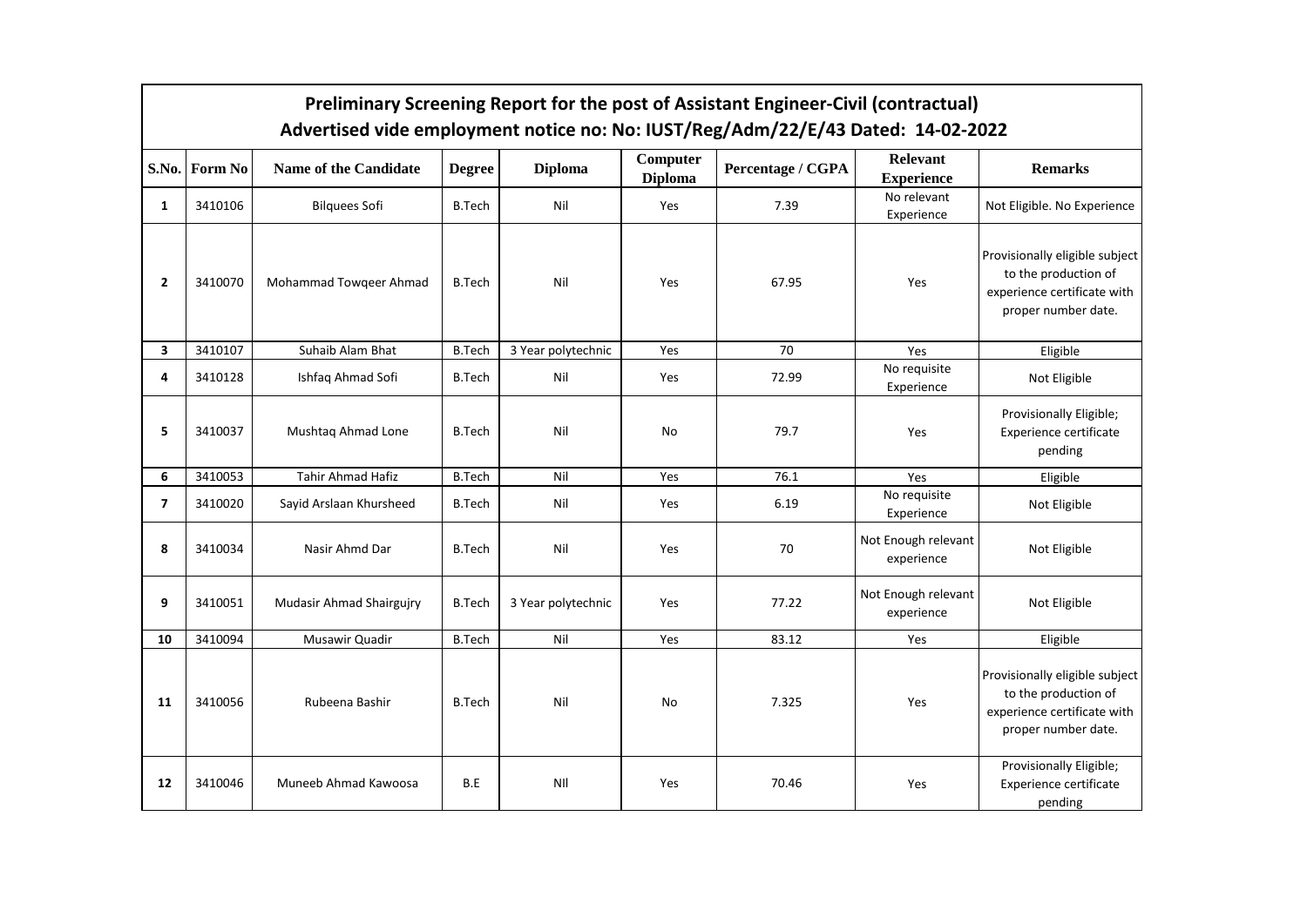| 13 | 3410116 | Musaib ul Zaman      | <b>B.Tech</b> | Nil                | Yes       | 5.5/6.5 | Not Enough relevant<br>experience | Not Eligible                                                                                                 |
|----|---------|----------------------|---------------|--------------------|-----------|---------|-----------------------------------|--------------------------------------------------------------------------------------------------------------|
| 14 | 3410117 | Ishfaq Shafi Masoodi | <b>B.Tech</b> | Nil                | Yes       | 66      | Not Enough relevant<br>experience | Not Eligible                                                                                                 |
| 15 | 3410105 | <b>Mohsin Yousuf</b> | <b>B.Tech</b> | 3 Year polytechnic | Yes       | 75      | Yes                               | Eligible                                                                                                     |
| 16 | 3410103 | Mouamil Khan         | <b>B.Tech</b> | Nil                | No        | 71.2    | Yes                               | Eligible                                                                                                     |
| 17 | 3410143 | Ishfaq Gulzar        | <b>B.Tech</b> | Nil                | Yes       | 70.3    | Experience not<br>attached        | Provisionally eligible subject<br>to the production of<br>experience certificate with<br>proper number date. |
| 18 | 3410079 | Sajaad Hassan Naikoo | <b>B.Tech</b> | Nil                | No        | 7.469   | Yes                               | Eligible                                                                                                     |
| 19 | 3410092 | Mazamil Manzoor      | <b>B.Tech</b> | Nil                | No        | 66      | Not Enough relevant<br>experience | Not Eligible                                                                                                 |
| 20 | 3410130 | Farrah Mushtaq       | <b>B.Tech</b> | Nil                | No        | 81.3    | Not Enough relevant<br>experience | Not Eligible                                                                                                 |
| 21 | 3410007 | Ikhlag Ahmad Mir     | <b>B.Tech</b> | Nil                | Yes       | 7.6     | Not Enough relevant<br>experience | Not Eligible                                                                                                 |
| 22 | 3410030 | Mir Kashif Bilal     | <b>B.Tech</b> | Nil                | <b>No</b> | 62.01   | Yes                               | Eligible                                                                                                     |
| 23 | 3410063 | Sadaf Jan            | B.E           | Nil                | Yes       | 76.6    | Not Enough relevant<br>experience | Not Eligible                                                                                                 |
| 24 | 3410026 | Zulgarnaen           | B.E           | Nil                | <b>No</b> | 76.02   | Yes                               | Eligible                                                                                                     |
| 25 | 3410019 | <b>Hashim Malik</b>  | <b>B.Tech</b> | Nil                | Yes       | 72.81   | Not Enough relevant<br>experience | Not Eligible                                                                                                 |
| 26 | 3410067 | Mohsin Amin Akhoon   | <b>B.Tech</b> | NII                | <b>No</b> | 6.7     | Yes                               | Eligible                                                                                                     |
| 27 | 341002  | Ishfaq Hamid         | <b>B.Tech</b> | NII                | No        | 75.71   | Yes                               | Eligible                                                                                                     |
| 28 | 3410013 | Aamir Faroog         | <b>B.Tech</b> | Nil                | Yes       | 7306    | Yes                               | Provisionally eligible subject<br>to the production of<br>experience certificate with<br>proper number date. |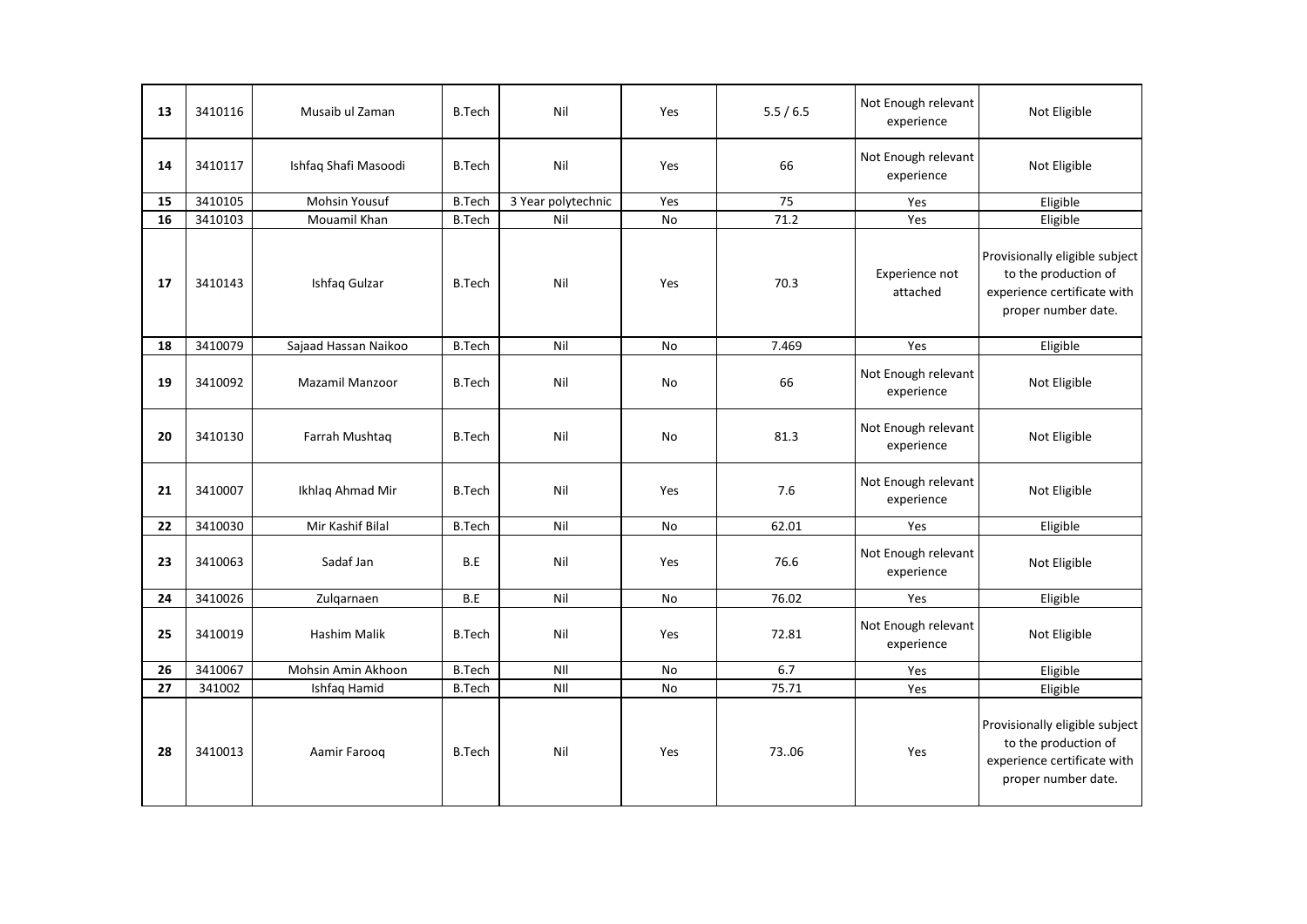| 29 | 3410111 | Tariq Ahmad Shah             | B.E                   | Nil                | No        | 7.2   | Not Enough relevant<br>experience        | Not Eligible                                                                                                 |
|----|---------|------------------------------|-----------------------|--------------------|-----------|-------|------------------------------------------|--------------------------------------------------------------------------------------------------------------|
| 30 | 3410096 | <b>Ubair Muzaffer Rather</b> | <b>B.Tech</b>         | Nil                | No        | 69.75 | Yes                                      | Eligible                                                                                                     |
| 31 | 3410016 | Shahid Ahmad Mir             | <b>B.Tech</b>         | Nil                | Yes       | 75.7  | Not Enough relevant<br>experience        | Not Eligible                                                                                                 |
| 32 | 3410115 | Zaid Majeeb Wani             | <b>B.Tech</b>         | Nil                | No        | 64.31 | Not Enough relevant<br>experience        | Not Eligible                                                                                                 |
| 33 | 3410077 | Anjuman Amin                 | B.E                   | NII                | Yes       | 80.98 | Yes                                      | Eligible                                                                                                     |
| 34 | 3410039 | Ashiq Hussain                | <b>B.Tech</b>         | NII                | Yes       | 70.61 | Yes                                      | Eligible                                                                                                     |
| 35 | 3410118 | Hakim Muzamil                | $\mathsf B.\mathsf E$ | NII                | Yes       | 66.11 | Yes                                      | Eligible                                                                                                     |
| 36 | 3410121 | Insha Shafi                  | <b>B.Tech</b>         | Nil                | Yes       | 87    | Yes                                      | Provisionally eligible subject<br>to the production of<br>experience certificate with<br>proper number date. |
| 37 | 3410145 | Manzoor Shafi Bhat           | B.E                   | Nil                | No        | 70.31 | Yes                                      | Eligible                                                                                                     |
| 38 | 3410114 | Inam ul Haq                  | B.E                   | Nil                | <b>No</b> | 69.86 | Not eligible not<br>requisite experience | Not Eligible                                                                                                 |
| 39 | 3410144 | Mohammad Saleem Shah         | <b>B.Tech</b>         | Nil                | Yes       | 60.94 | Yes                                      | Eligible                                                                                                     |
| 40 | 3410134 | Aafiya Masroor               | <b>B.Tech</b>         | Nil                | No        | 84    | Yes                                      | Eligible                                                                                                     |
| 41 | 3410047 | Dilaver Ahmad Shah           | <b>B.Tech</b>         | 3 Year polytechnic | Yes       | 8.24  | Yes                                      | Eligible                                                                                                     |
| 42 | 3410136 | Zubair Nabi Tantray          | <b>B.Tech</b>         | NII                | Yes       | 76.8  | Not Enough relevant<br>experience        | Not Eligible                                                                                                 |
| 43 | 3410125 | Aijaz Ahmad Mir              | <b>B.Tech</b>         | 3 Year polytechnic | yes       | 75.74 | Yes                                      | Eligible                                                                                                     |
| 44 | 3410135 | Rehana Yousuf                | B.E                   | Nil                | No        | 70.43 | Yes                                      | Eligible                                                                                                     |
| 45 | 3410097 | Rahil Misbah Shawl           | <b>B.Tech</b>         | Nil                | Yes       | 69.1  | Yes                                      | Provisionally eligible subject<br>to the production of<br>experience certificate with<br>proper number date. |
| 46 | 3410098 | Muneeb Hilal                 | <b>B.Tech</b>         | NII                | No        | 8.855 | Not Enough relevant<br>experience        | Not Eligible                                                                                                 |